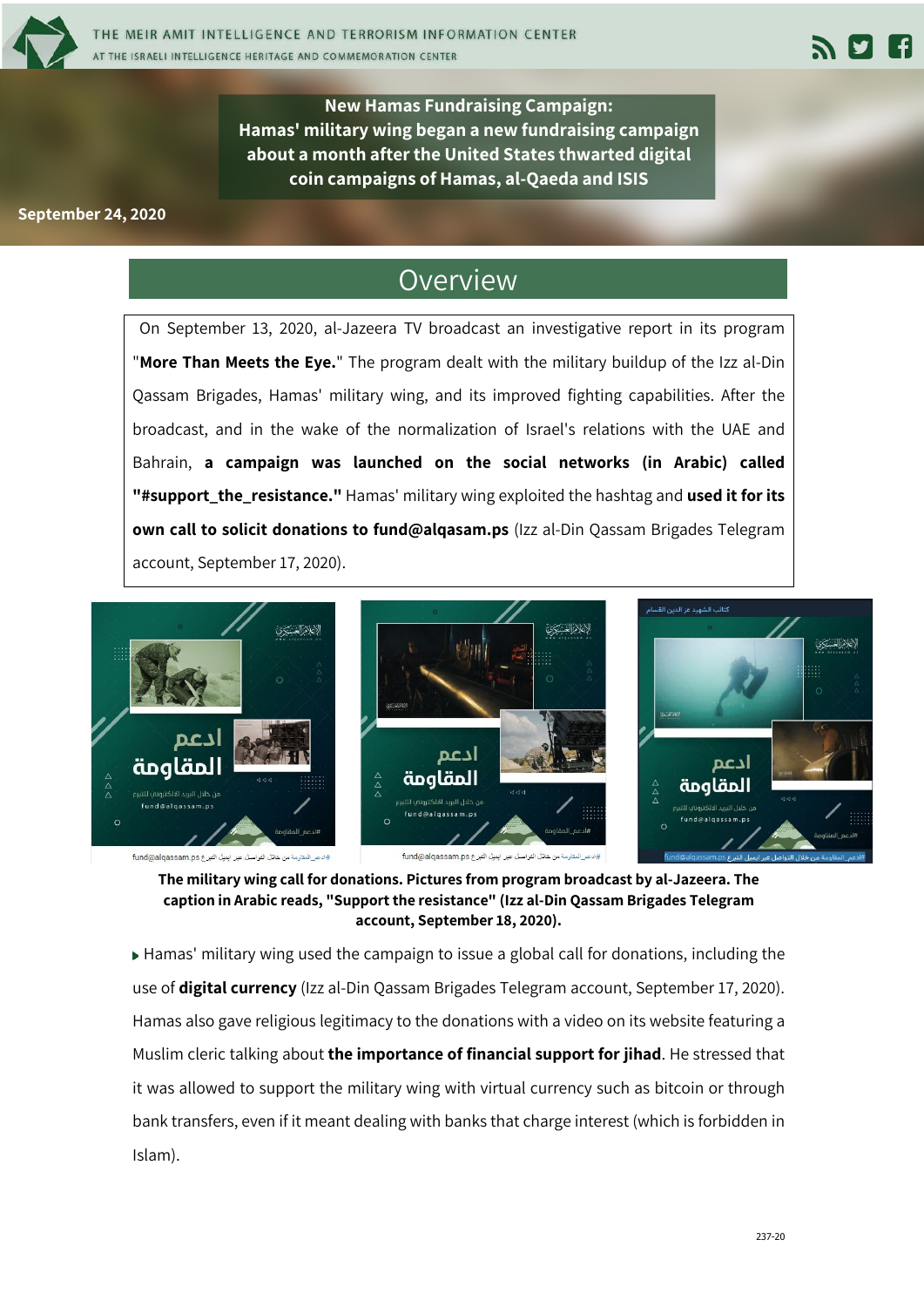**The campaign was launched with a new Internet address about a month after the American Justice Department announced it had thwarted the funding of terrorist organizations with digital currency** (August 13, 2020). The American announcement called its action the "largest-ever seizure of terrorist organizations' cryptocurrency accounts" (See **Appendix B**). As part of thwarting the funding, money was seized and the website of Hamas' military wing was blocked. **However, America's success did not prevent Hamas' military wing from launching a new campaign to solicit funds a month later with a new website**.

# Hamas Military Wing's News Fundraising Campaign

On September 13, 2020, al-Jazeera TV broadcast a program of its investigative series, "More Than Meets the Eye," about the military buildup of the Izz al-Din Qassam Brigades, Hamas' military wing, and its improved fighting capabilities. After the broadcast, and after the Israel-Bahrain normalization agreement was signed, Abdallah al-Sharif, an Egyptian YouTuber who opposes the Egyptian regime and has hundreds of thousands of social network followers, issued a video based on the TV show.

**The airing of video led to the launching of a campaign with the hashtag (in Arabic) "#support\_the\_resistance."** Within hours **more than half a million people used the hashtag to condemn the normalization of relations** and support the Palestinians and the "resistance," and to ask for donations to the "resistance's" military wing (Palinfo, al-Alam TV, September 18, 2020).



**An example of the tweets. The Arabic reads, "#support\_the\_resistance with your money, and if you can't then with your voice, and if you can't, then with your heart, because the lowest of the low conspired against [the resistance] and against the purest [Palestinian] cause defended by [the resistance]" (Twitter account of Mohammed El Talmas, who represents himself as a journalist on the Safa website, September 17, 2020).**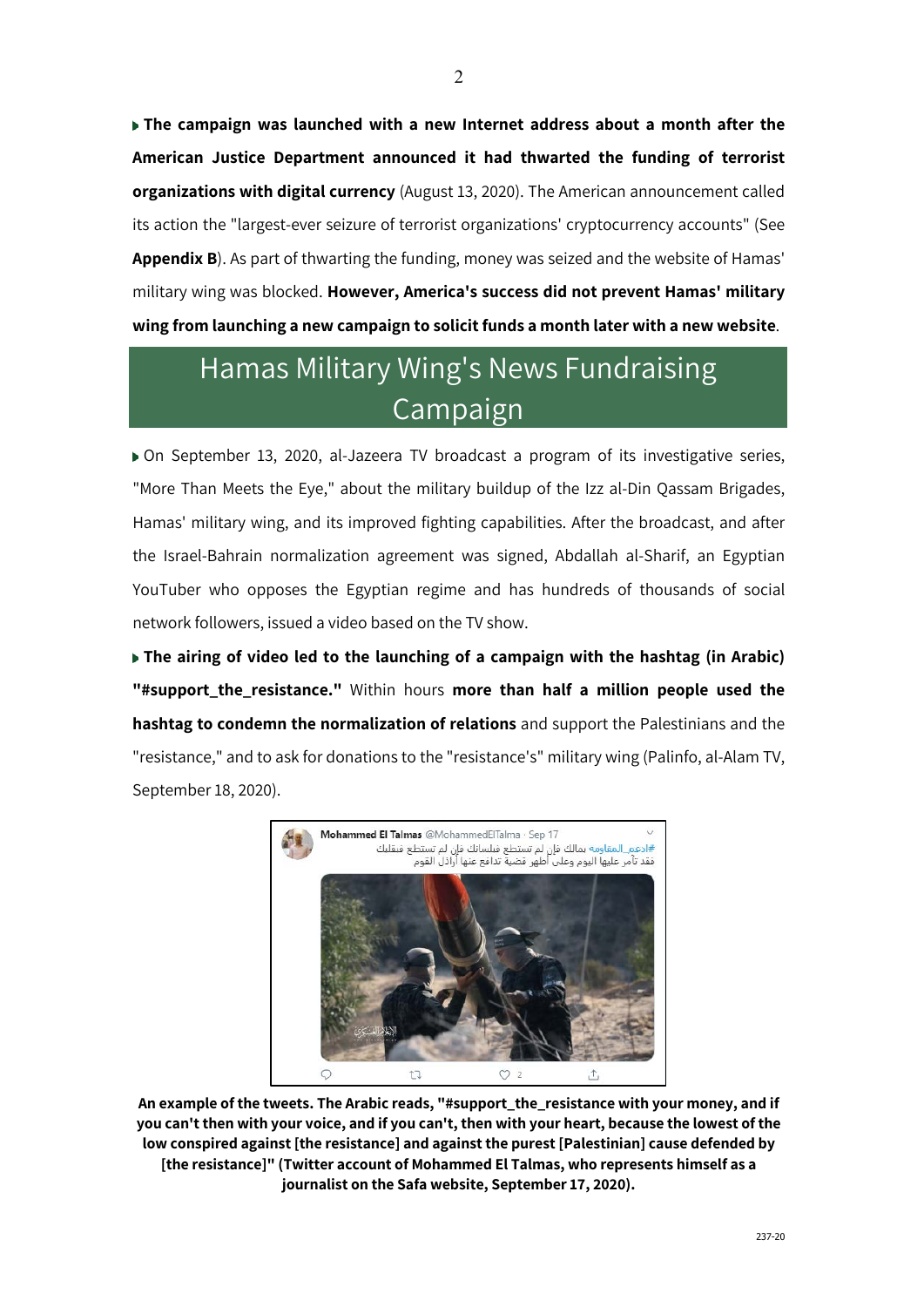**Hamas' military wing exploited the campaign's hashtag for its own call for donations from the public at large**. A number of users responded to the call and reposted the email address for support and contributions issued on the military wing's website, **fund@alqassam.ps**. For example,



**A user who posted the Izz al-Din Qassam Brigades' address for sending contributions.**



**Diana Esmail quoted the Qur'an, Verse 41, Surah 9 (Repentance) "Mobilize, light or heavy, and strive with your wealth and your lives in the cause of God. That is better for you, if you only knew." She then wrote, "#support\_the\_resistance by contacting fund@alqassam.ps and #al-Qassam\_Brigades" (Twitter account of Diana1Diana7744, September 18, 2020).**



**Mutasem Khalel tweeted the same text several times, writing, "It is enough that we are proud that we did not stand idly by, #support\_the\_resistance, fund@alqassam.ps" (Twitter account of Mutasem Khalel, September 17, 2020).**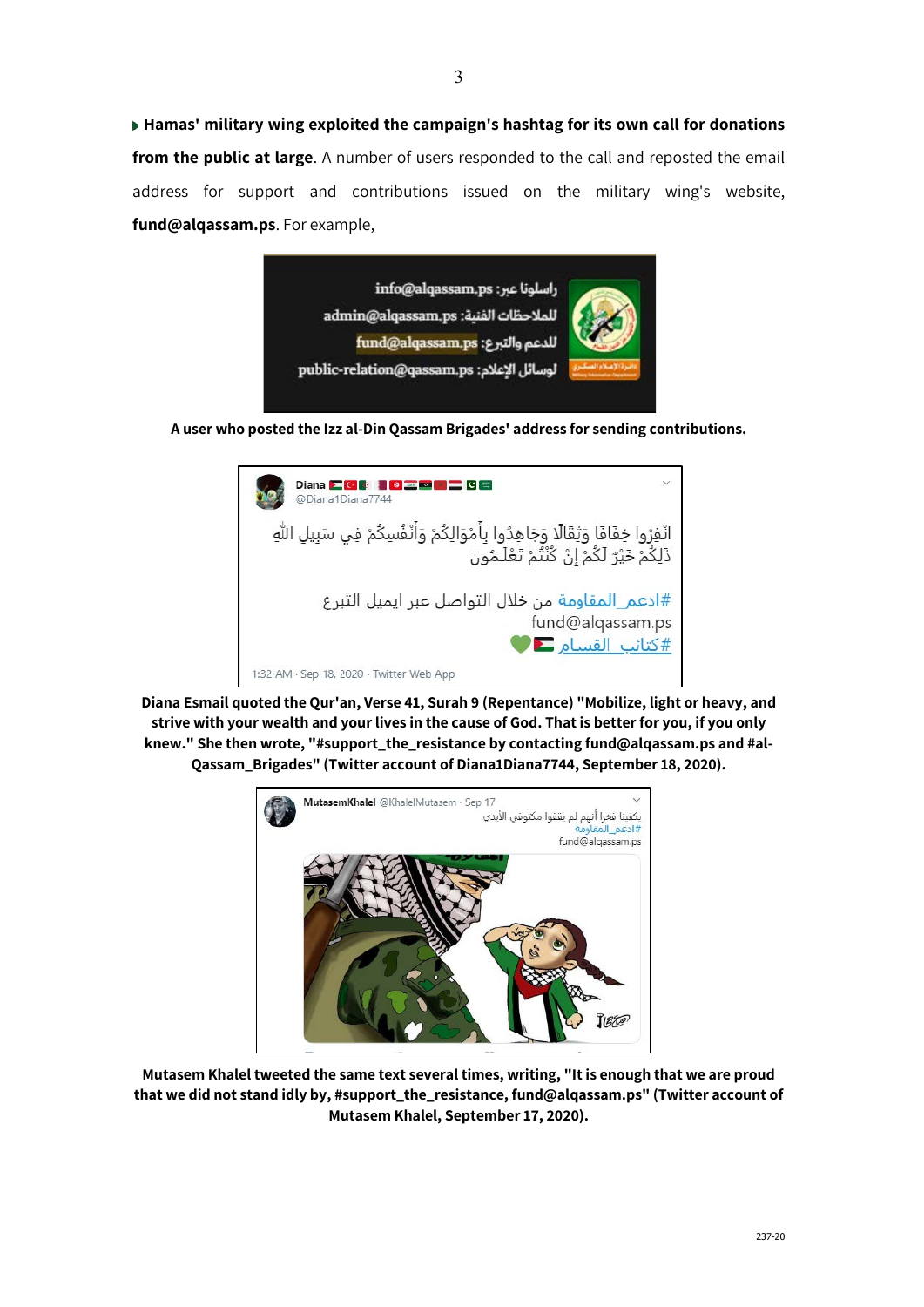In addition to the campaign, Hamas' military wing issued a video of **Sheikh Muhammad**  al-Hasan ibn al-Dedew al-Shanqiti,<sup>1</sup> a Muslim cleric from Mauritania who is a member of the board of trustees of the Union of Muslim of Scholars. In the video he talked about the importance of financial support for jihad. He said the Islamic resistance in Palestine, or more exactly, in the Gaza Strip, **needed money to develop its weapons**. He stressed that it was permissible to use digital currencies like bitcoin or bank transfers, even banks that charge interest (which is forbidden in Islam) (Izz al-Din Qassam Brigades Telegram account, September 18, 2020).



**Muhammad al-Hasan ibn al-Dedew al-Shanqiti, from the video (Izz al-Din Qassam Brigades Telegram account, September 18, 2020).**

 $1$  Sheikh Muhammad al-Hasan ibn al-Dedew al-Shangiti has expressed positions in support of Hamas and the "resistance." He visited the Gaza Strip in December 2012 as part of an aid convoy from Mauritania and spoke at Hamas' main rally marking the anniversary of the organization's establishment. https://dedewnet.com/index.php/news/812-08122012.html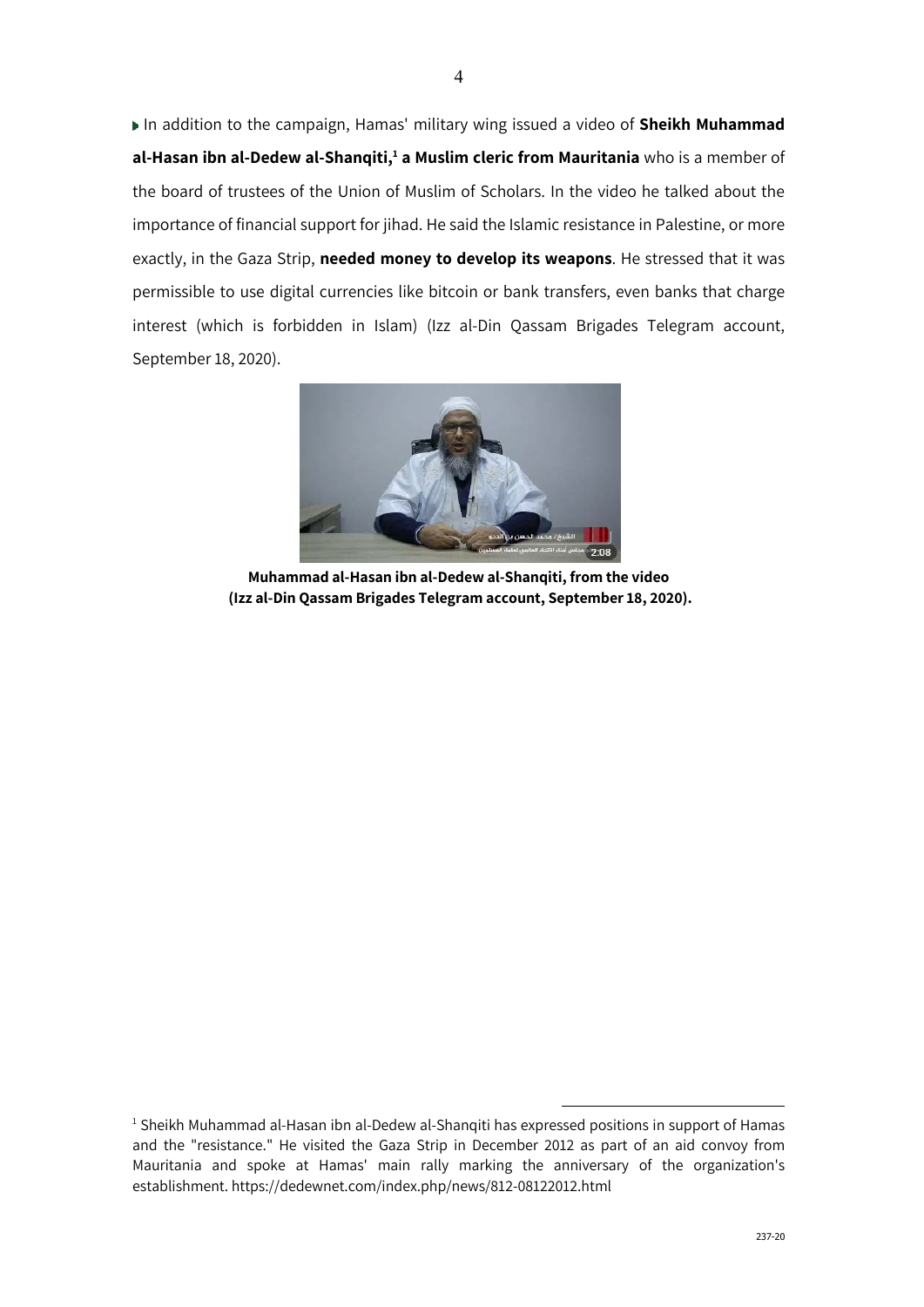## Appendix A

#### **Previous Hamas military wing fundraising campaigns**

**This is not the first time Hamas' military wing has called on the general public to contribute to its military buildup. Since early 2019 there have been a number of such campaigns, most likely held to overcome Hamas' financial hardship**. The military wing has increased its requests for **bitcoin donations.** Using bitcoin makes it possible to exploit the Internet for encrypted, anonymous financial transactions without necessitating the services of an intermediary like a bank.

The use of virtual currency for donations to Hamas was first identified on **January 29, 2019**. Abu Obeida, spokesman for Hamas' military wing, used his Telegram account to call on supporters of the "resistance" and the Palestinian cause to donate bitcoins to Hamas.<sup>2</sup> In **February 2019** Hamas' military wing used its website to appeal to the general public to donate bitcoins. A number of days later the site issued the address of the virtual wallet for depositing the funds. An examination of the address of the virtual wallet indicated it had been opened on **January 31, 2019** and bitcoin transactions had been registered.<sup>3</sup>

**At the beginning of June 2019** another call was made by Hamas' military wing for bitcoin donations, which were meant to support the jihad Hamas was waging against Israel ("the enemy of the Arab-Muslim nation"). A spokesman for the military wing said they would send hundreds of millions of SMSs in eight languages to the smartphones of millions of Arabs and Muslims to accelerate donations. The announcement had links to donation sites in several languages.<sup>4</sup>

**In December 2019 and January 2020** Hamas' military wing issued another call for bitcoin donations through a link on its website to http://fund.alqassam.net/mid (Izz al-Din Qassam Brigades Telegram account, December 5, 14 and 26, 2019; January 12, 2020).

**In May 2020**, during the Muslim religious month of Ramadan, the Izz al-Din Qassam Brigades asked for financial support through the fund.alqassam.net/mid address. Anyone

 $<sup>2</sup>$  The Arab media reported that it was the first time Hamas' military wing asked for bitcoin donations</sup> (aljazeera.net, January 30, 2019).

 $3$  For further information, see the February 3, 2020 bulletin, "Hamas and the Popular Resistance Committees called on their supporters to donate money using the virtual currency bitcoin."

<sup>4</sup> For further information, see the June 6, 2020 bulletin, "Hamas once again calls on its supporters to donate to its military wing in bitcoin."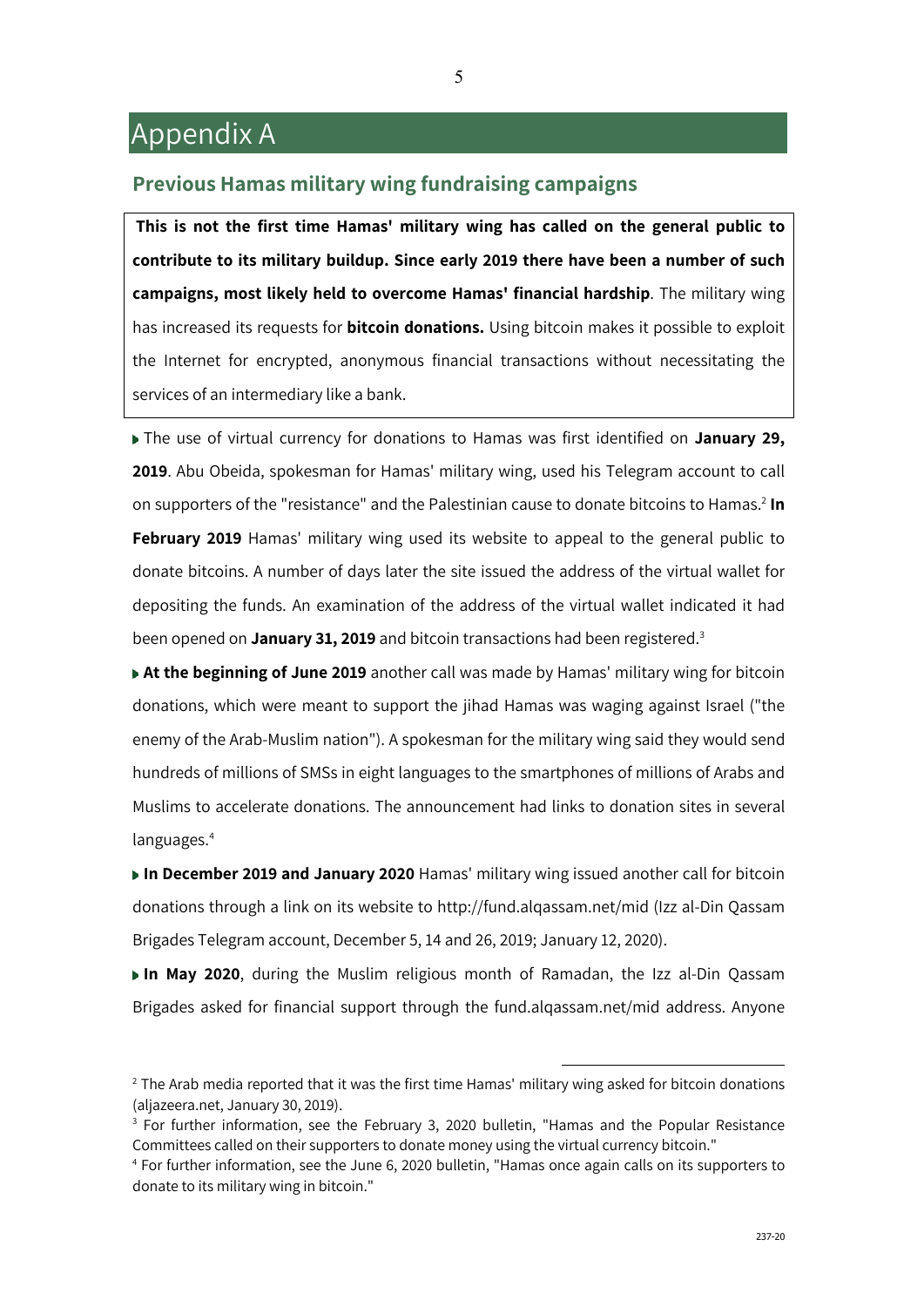with questions could contact fund@alqassam.ps (Izz al-Din Qassam Brigades Telegram account, May 10, 2020).

**The http://fund.alqassam.net/mid link is prominently located on the Izz al-Din Qassam Brigades' homepage** under the latest news. **The link leads to donation pages in Arabic, English, Turkish, French, Malaysian, Indonesian and Russian**. Each page has a video to explain to potential donors how to donate bitcoin.



**The link to the donation pages (the B in the center of the bottom of the page)**

According to the caption under the explanatory video, because al-Aqsa mosque is an integral part of the [Muslim] faith and a verse in the book of Allah and because Palestine is the direction to which free men turn to pray, the flow of the spirit of their hearts, the just issue of [the Muslim] nation and the focus of the attention of free men around the globe – it is the duty of every free, zealous person to participate in jihad and support the oppressed. Now they can transfer their financial support directly to the resistance by depositing bitcoin in the virtual wallet which will appear after validation.



**The caption under the explanatory video**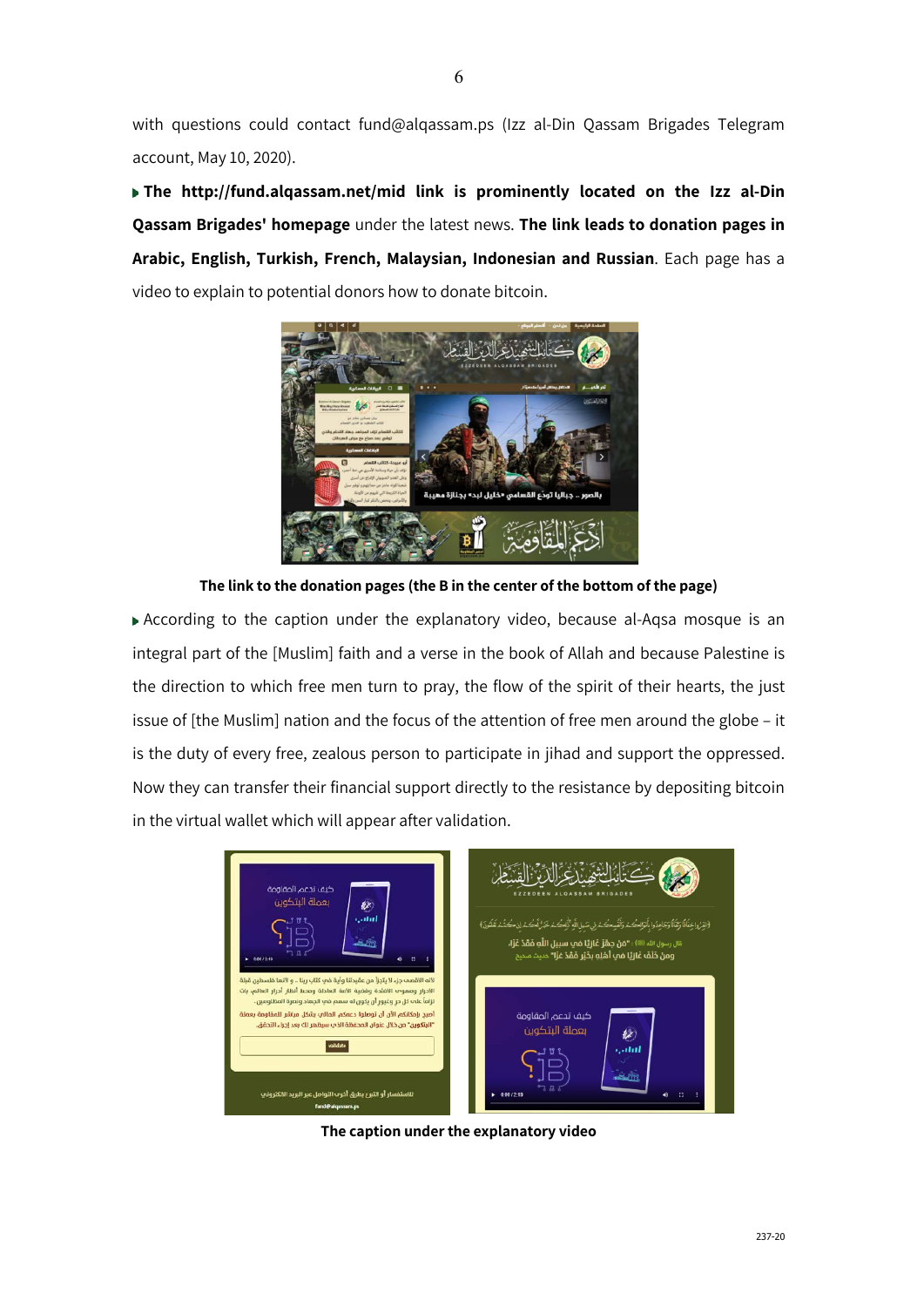

**The requests for bitcoin in English**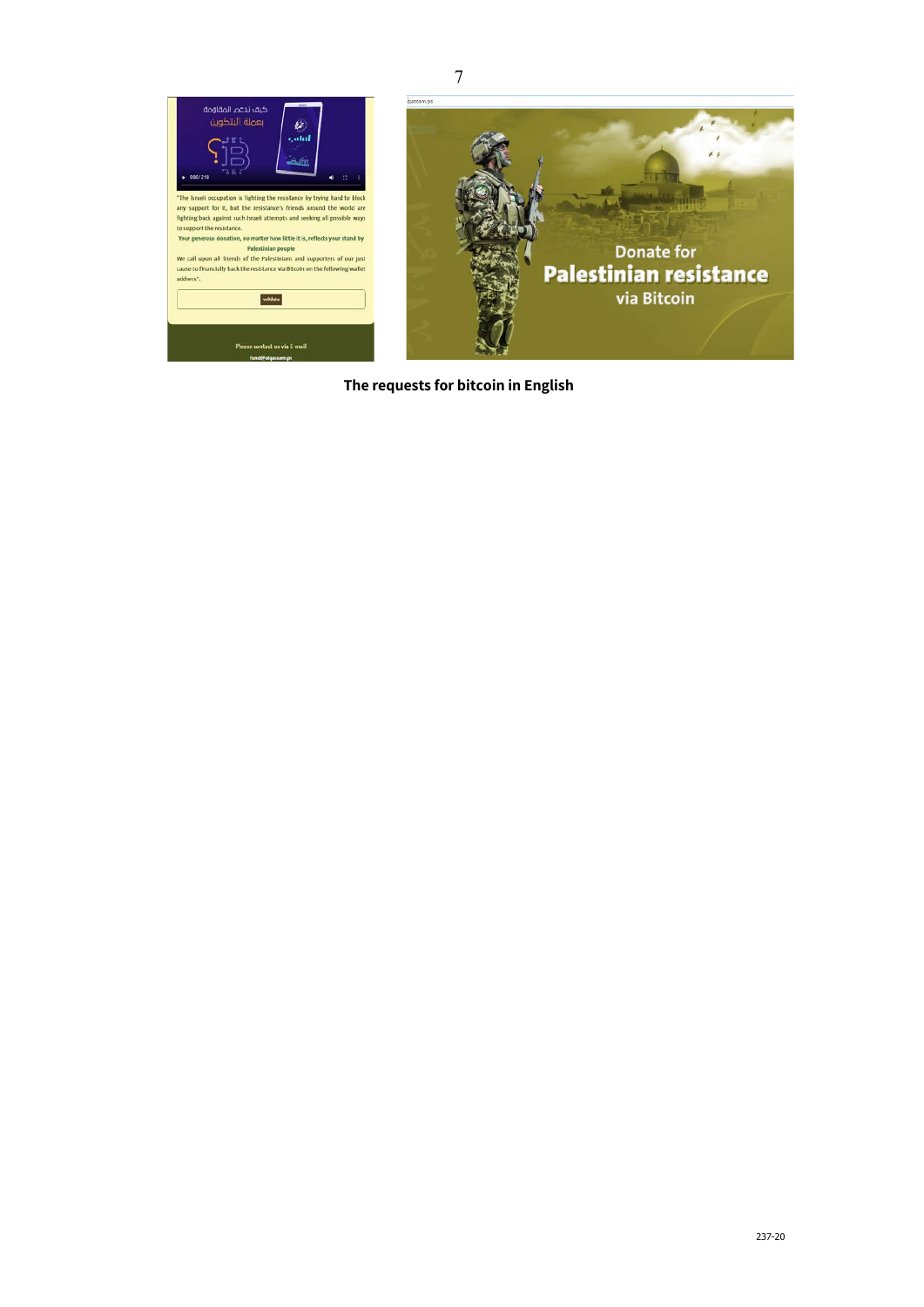## Appendix B

### **American activity to thwart donations to Hamas and other terrorist organizations**

In view of the campaigns on the Hamas military wing website (and the campaigns of other terrorist organizations), on **August 13, 2020**, **the American justice department announced "the dismantling of three terrorist financing cyber-enabled campaigns, involving the al-Qassam Brigades, Hamas's military wing, al-Qaeda, and Islamic State of Iraq and the Levant (ISIS)."5 The announcement added it was "the largest ever seizure of terrorist organizations' cryptocurrency accounts."**

Regarding the Izz al-Din Qassam Brigades, the Treasury Department announcement said that "**In the beginning of 2019, the al-Qassam Brigades posted a call on its social media page for bitcoin donations** to fund its campaign of terror. The al-Qassam Brigades then moved this request to its official websites, alqassam.net, alqassam.ps, and qassam.ps.... The al-Qassam Brigades boasted that bitcoin donations were untraceable and would be used for violent causes. Their websites offered video instruction on how to anonymously make donations, in part by using unique bitcoin addresses generated for each individual donor."

However, the announcement continued, "such donations were not anonymous. Working together, IRS (Internal Revenue Service), HSI (Homeland Security Investigations), and FBI agents tracked and **seized all 150 cryptocurrency accounts that laundered funds to and from the al-Qassam Brigades' accounts**."

"Simultaneously, law enforcement executed criminal search warrants relating to United States-based subjects who donated to the terrorist campaign. **With judicial authorization, law enforcement seized the infrastructure of the al-Qassam Brigades websites and subsequently covertly operated alqassam.net**. During that covert operation, the website received funds from persons seeking to provide material support to the terrorist organization, however, they instead donated the funds bitcoin wallets controlled by the United States...The United States Attorney's Office for the District of Columbia also unsealed criminal charges for **two Turkish individuals, Mehmet Akti and Hüsamettin Karataş**, who

<sup>5</sup> https://www.justice.gov/opa/pr/global-disruption-three-terror-finance-cyber-enabled-campaigns. ITIC emphases throughout.